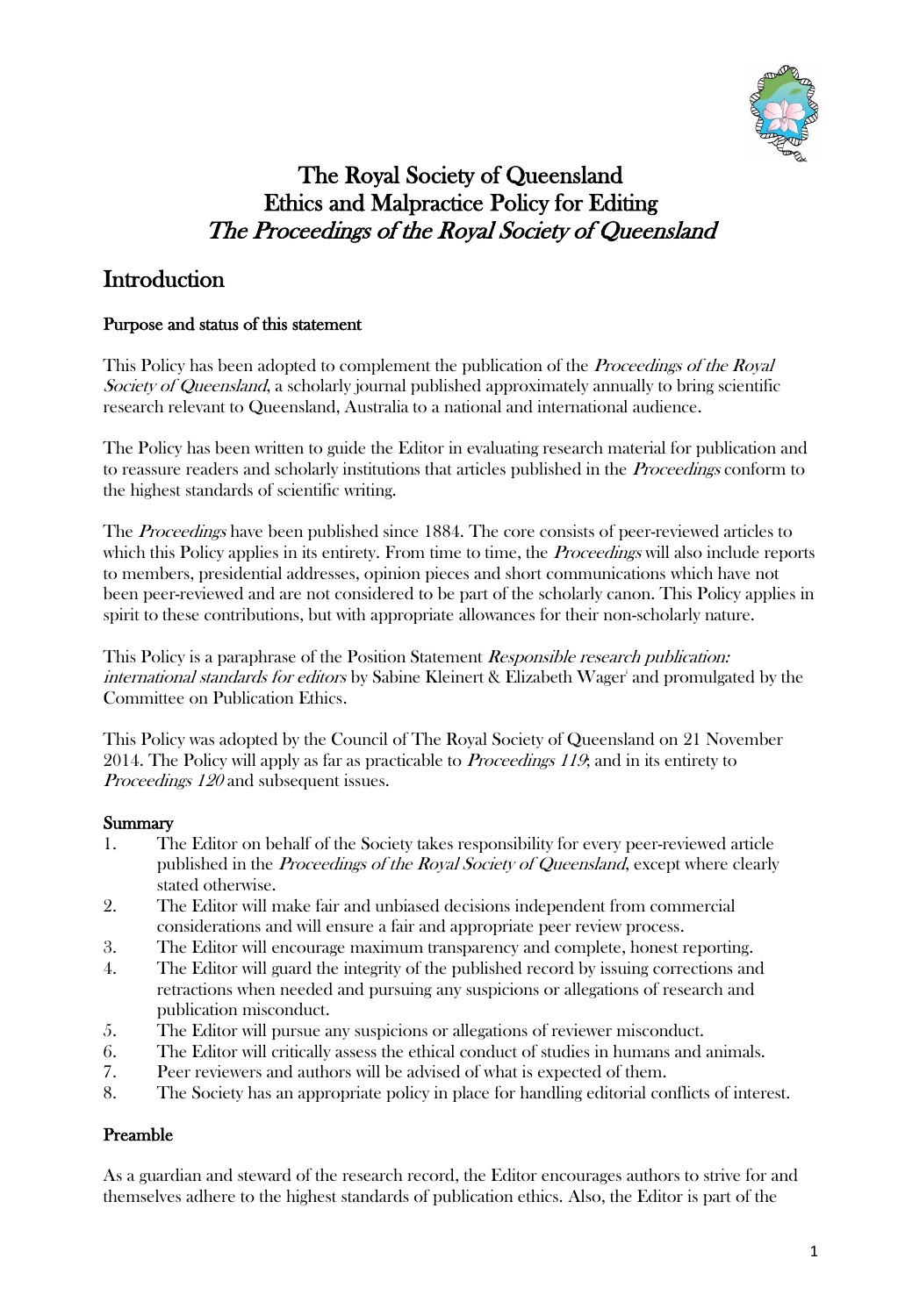wider professional editorial community, and will keep abreast of developments relevant to publication ethics and will bring issues requiring policy attention to the Council.

# Editorial Principles

## 1. Accountability and responsibility for journal content

The Editor takes responsibility for everything published in the *Proceedings of the Royal Society of* Queensland (the "Proceedings" or the "journal"). The Editor has a collective responsibility for the research record. The Editor is accountable to the Council of The Royal Society of Queensland (the "Society") for upholding the scholarly integrity of the *Proceedings*. The Editor will be an experienced scientist. The Editor may be but is not required to be a member of the Council of the Society. The Editor or the Council may appoint an Assistant Editor or Administering Editor who will also be bound by this Policy.

## 2. Editorial independence and integrity

An important part of the responsibility to make fair and unbiased decisions is the upholding of the principle of editorial independence and integrity.

## 2.1 Separating decision-making from commercial considerations

The Editor will make decisions on the basis of academic merit and English expression alone and take full responsibility for their decisions. Commercial activities within the journal such as acceptance of advertising will be separated from editorial processes and decisions and will be referred to and determined by the President advised by the Council. The Editor however will take an active interest in the Society's pricing policies and will strive for wide and affordable accessibility of the journal.

Sponsored supplements or conference proceedings will undergo the same rigorous quality control and peer review as any other content for the journal. Decisions on such material must be made in the same way as any other journal content. The sponsorship and role of the sponsor must be clearly declared to readers.

Advertisements will be considered for publication but will be clearly distinguishable from other content. Advertisers and sponsors will not be involved in the editorial process.

# 2.2 Editors' relationship to the Society as publisher

The principle of editorial independence is embedded in the appointment of the Editor and their acceptance of the position. The Council of the Society will determine the broad scope of subjects that can be published and this will be consistent with the objects of the Society (science, the application of science and science-related policy focused on Queensland or a Queensland-relevant context). The Council will not for commercial or political or relationship reasons have any role in decisions on content. The Council will not discipline the Editor because of any journal content unless there has been gross editorial misconduct or an independent investigation has concluded that the Editor's decision to publish or not publish was antagonistic to the Society's scholarly mission.

# 2.3 Journal metrics and decision-making

The Editor will not attempt to inappropriately influence the journal's ranking by artificially increasing any journal metric. For example, it is inappropriate to demand that references to that journal's articles are included except for genuine scholarly reasons. In general, the Editor will ensure that papers are reviewed on purely scholarly grounds and that authors are not pressured to cite specific publications for non- scholarly reasons.

# 2.4 Where the Editor is an author

If the Editor wishes to submit a paper as primary author or co-author, the Editor will recuse himself/herself from all involvement in the peer-review process and will remit the paper to the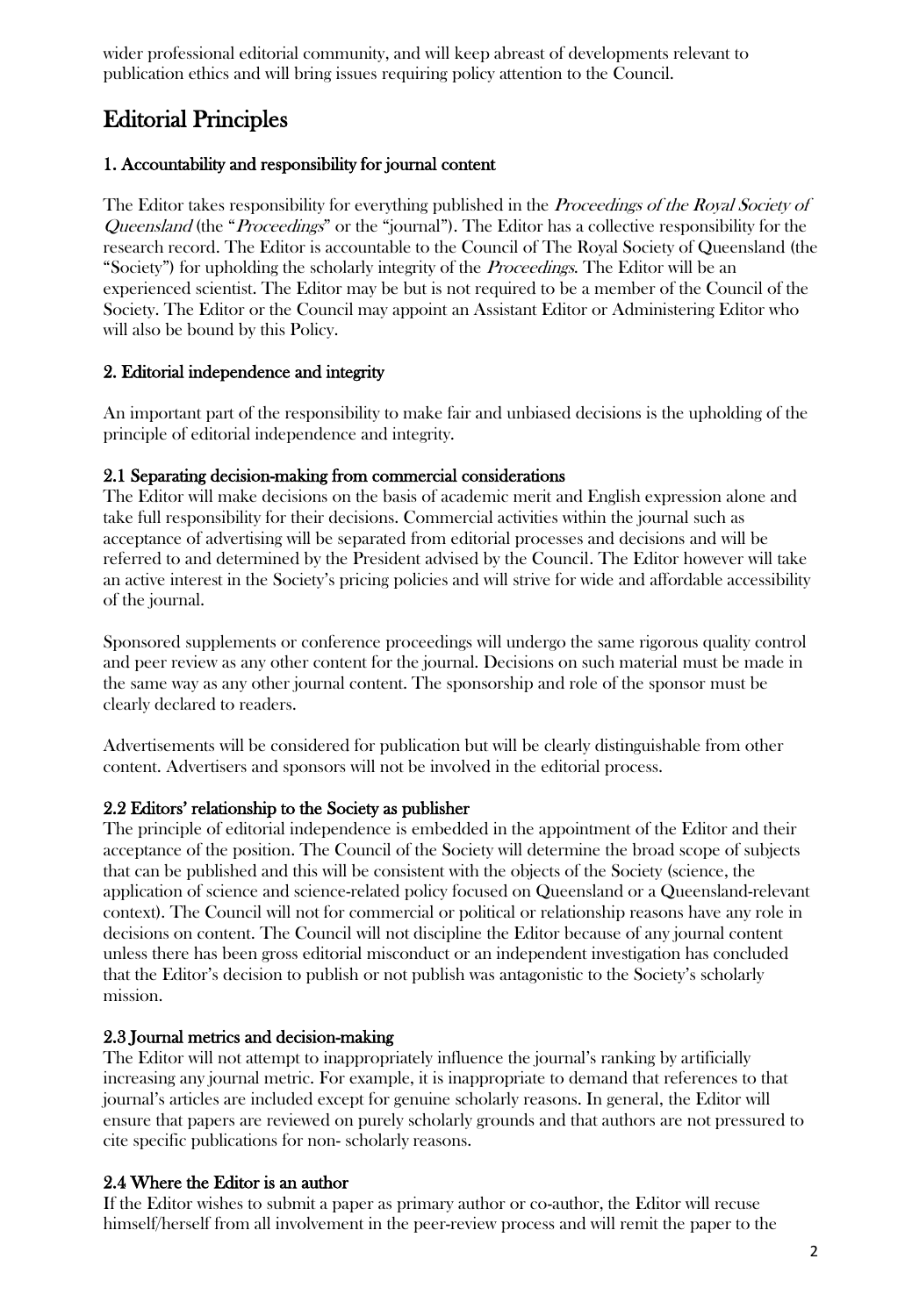President. The President (or experienced nominee) will handle all aspects of peer-review, including removal of material identifying the authors, selection of reviewers without involvement of the authors, transmission of review comments and confirmation that comments have been incorporated. In administering the review process, the President will be bound by this Policy. If the paper is to be accepted for publication, the President will accept it and a notice to that effect will accompany the article.

# 3. Editorial confidentiality

## 3.1 Authors' material

Where peer reviewers are chosen by the Editor (normal practice), the Editor will protect the confidentiality of authors' material and remind reviewers to do so as well. The Editor will not share submitted papers with editors of other journals, unless with the authors' agreement or in cases of alleged misconduct (see below).The Editor will not give any indication of a paper's status with the journal to anyone other than the authors. Web-based submission systems will be run in a way that prevents unauthorised access.

In the case of a misconduct investigation, it may be legitimate to disclose material to third parties such as an investigation committee or other editors.

#### 3.2 Reviewers

The Editor will protect reviewers' identities unless operating an open peer review system. However, if reviewers wish to disclose their names, this should be permitted. Disclosure will normally not happen until after their comments have been remitted to the authors. If there is alleged or suspected reviewer misconduct it may be legitimate to disclose a reviewer's name to a third party.

# General editorial policies

## 4. Encouraging transparency and honest reporting

To advance knowledge in scholarly fields, it is important to understand why particular work was done, how it was planned and conducted and by whom, and what it adds to current knowledge. To achieve this understanding, maximum transparency and complete and honest reporting are crucial.

# 4.1 Authorship and responsibility

The Society has adopted an accompanying Policy for Authors. For multidisciplinary and collaborative research, it should be apparent to readers who has done what aspect and who takes responsibility for the conduct and validity of which aspect of the research. Each part of the work is to have at least one author who takes responsibility for its validity. All authors are expected to have contributed significantly to the paper and to be familiar with its entire content and this should be declared in an authorship statement submitted to the journal.

When there are undisputed changes in authorship for appropriate reasons, the Editor will require that all authors (including any whose names are being removed from an author list) agree to these in writing. Authorship disputes (that is, disagreements on who should or should not be an author before or after publication) cannot be adjudicated by the Editor and should be resolved at institutional level or through other appropriate independent bodies – for both published and unpublished papers.

#### 4.2 Conflicts of interest and role of the funding source

All authors must declare any relevant financial and non-financial conflicts of interest and publish advice of these, at least those that might influence a reader's perception of a paper, alongside the paper. The funding source of the research should be declared and the role of the funding source in the conception, conduct, analysis and reporting of the research should be stated and published.

The Editor will make it clear to authors if in certain sections of the journal (such as commissioned commentaries or review articles) certain conflicts of interest preclude authorship.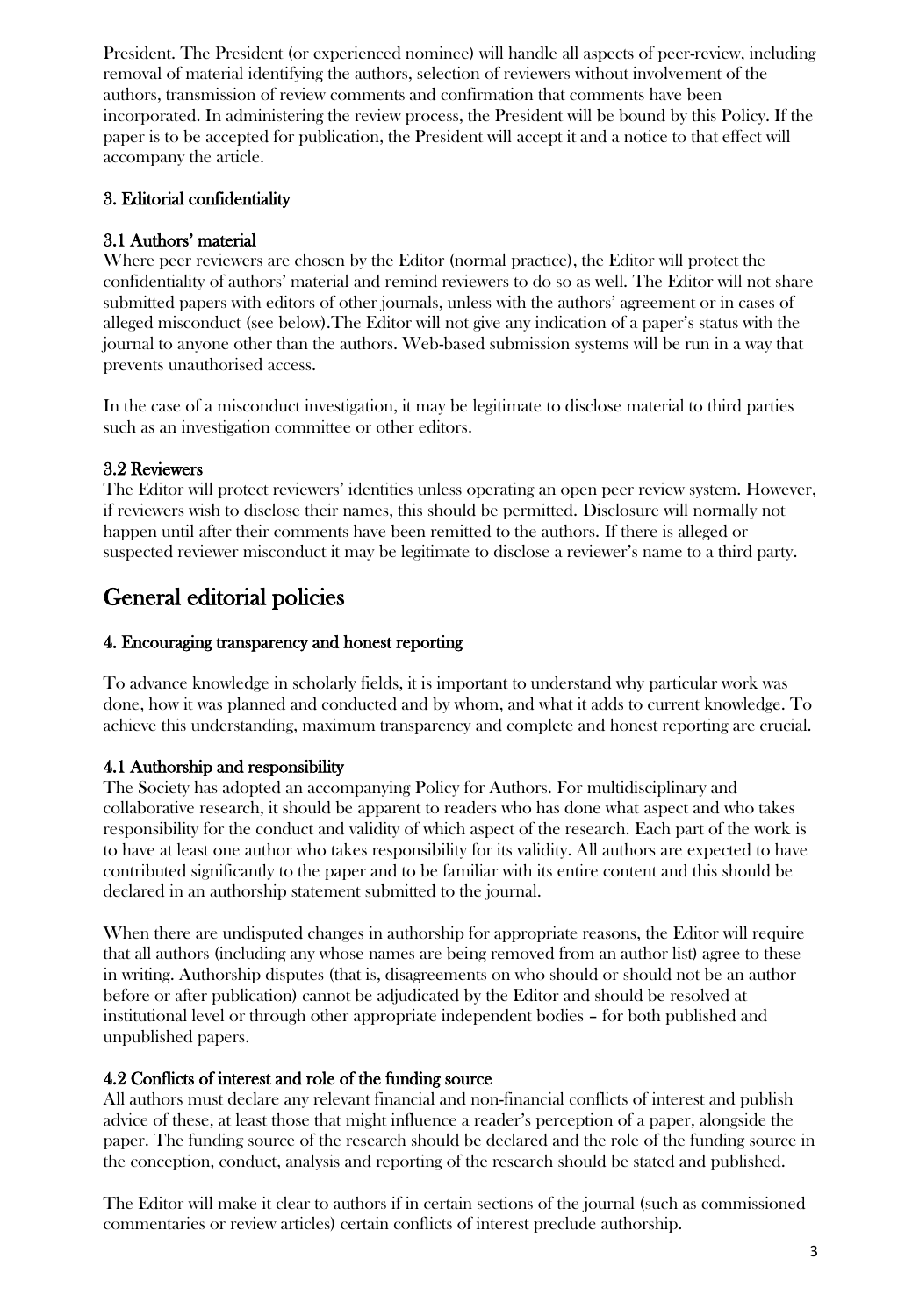#### 4.3 Full and honest reporting and adherence to reporting guidelines

The most important responsibility of the Editor is to maintain a high standard in the scholarly literature. Every published paper should make a substantial new contribution to their field. The Society discourages so-called 'salami publications' (that is, publication of the minimum publishable unit of research). It discourages duplicate or redundant publication unless it is fully declared and acceptable to all (such as publication in a different language with cross-referencing). It encourages authors to place their work in the context of previous work (that is, to state why this work was necessary/done; what this work adds or why a replication of previous work was required; and what readers should take away from it).

The Editor will encourage full and honest reporting, for example, by requiring authors (in fields where this is standard) to submit protocols or study plans; and, where they exist, to provide evidence of adherence to relevant reporting guidelines.

Digital image files, figures and tables are to adhere to the appropriate standards in the field. Images are not to be inappropriately altered from the original or to present findings in a misleading way. The Editor may screen for plagiarism, duplicate or redundant publication. If plagiarism or fraudulent image manipulation is detected, this will be pursued with the authors and relevant institutions (see 5.2 below).

#### 5. Responding to criticisms and concerns

Reaction and response to published research by other researchers is an important part of scholarly debate in most fields and is encouraged. Criticisms may be part of a general scholarly debate but can also highlight transgressions of research or publication integrity. The journal will facilitate debate by publishing readers' responses if they are of sufficient scholarly merit and adequate standard of expression. The Editor's assessment of "scholarly merit" shall be conclusive unless the Editor wishes to refer the matter to the President or Council for advice.

#### 5.1 Ensuring integrity of the published record - corrections

When readers, authors or editors point out genuine errors in published work, a correction or erratum will be published as soon as possible, on the website and in the next issue of the journal, if the error(s) do not render the work invalid. If the error(s) render the work or substantial parts of it invalid, the paper will be retracted with an explanation on the website and in the next issue of the journal as to the reason for retraction. A notice of retraction will be sent to all known subscribers.

#### 5.2 Ensuring the integrity of the published record – suspected research or publication misconduct

If serious concerns are raised by readers, reviewers or others about the conduct, validity, or reporting of academic work, the Editor will initially contact the authors (ideally all authors) and allow them to respond to the concerns. If that response is unsatisfactory, the Editor will take this to the institutional level (see below). The Editor will also respond to findings from research integrity organisations that indicate misconduct relating to a paper published in their journal. The Editor is entitled to retract a paper if convinced that serious misconduct has happened even if an investigation by an institution does not recommend it.

The Editor will respond to all non-vexatious allegations or suspicions of research or publication misconduct raised by readers, reviewers or other editors. The Editor will act, even in the case of a paper that has not been accepted or has already been rejected. Cases of possible plagiarism or duplicate/redundant publication can be assessed by the Editor personally. However, the Editor may also request an investigation by the institution or other appropriate bodies (after seeking an explanation from the authors first and if that explanation is unsatisfactory).

Retracted papers (or the title and abstract) should be retained online, and they should be prominently marked as a retraction in all online versions, including the PDF, for the benefit of future readers.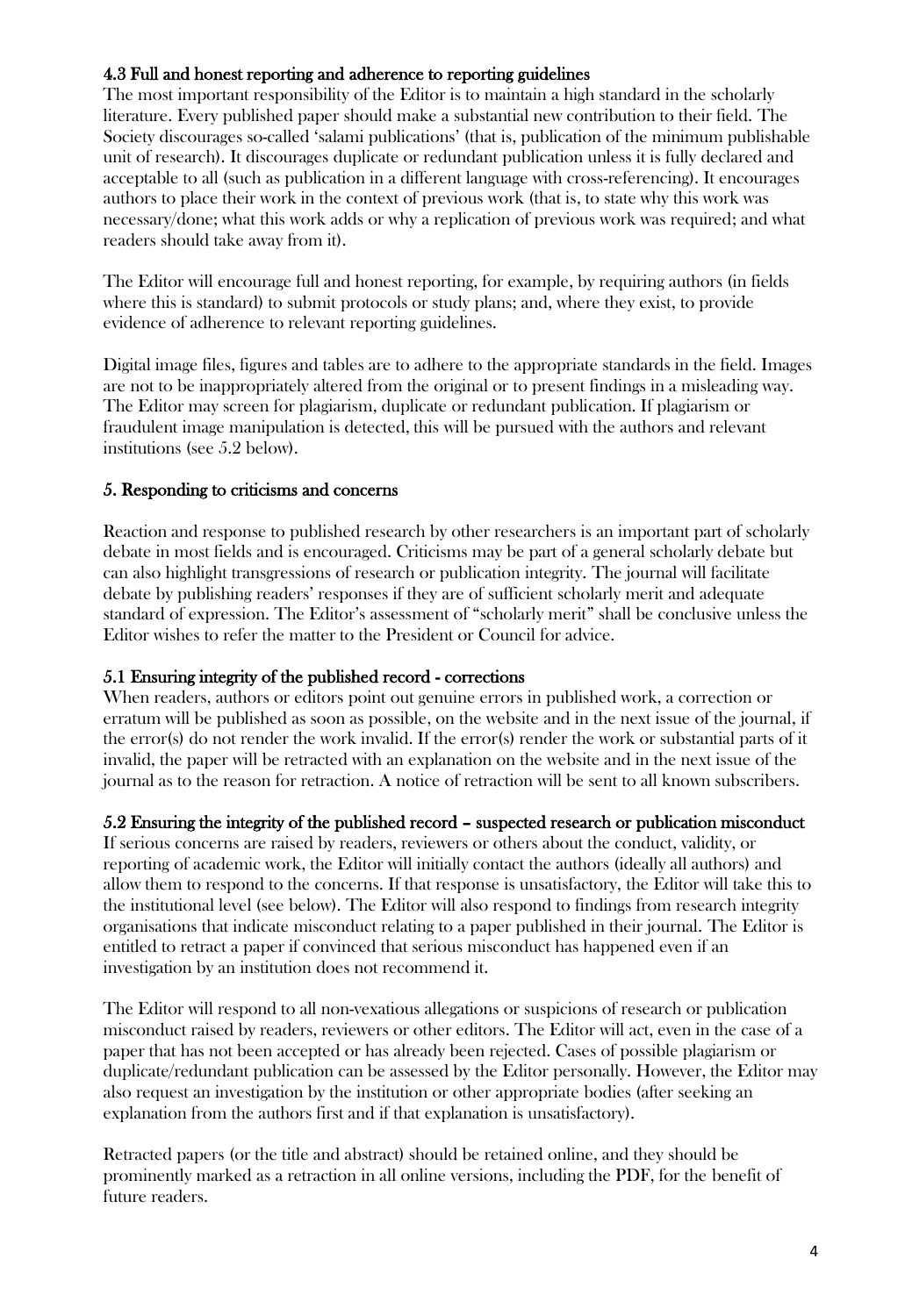## 5.3 Encourage scholarly debate

The Society wishes to facilitate forums by which readers can discuss papers, voice criticisms and add to the scholarly debate. This can be online or in the subsequent issue of the *Proceedings*. Authors may contribute to the debate and will be given an opportunity to do so, if their work is subject to negative feedback. Such scholarly debate about published work should happen in a timely manner. The Editor will clearly distinguish between criticisms of the limitations of a study and criticisms that raise the possibility of research misconduct. Any criticisms that raise the possibility of misconduct should not just be published but should be further investigated even if they are received a long time after publication.

# Editorial policies relating to research in humans or animals

### 6. Critical assessment standard of ethical conduct of research

Especially in biomedical research but also in social sciences and humanities, ethical conduct of research is paramount in the protection of humans and animals. Ethical oversight, appropriate consent procedures, and adherence to relevant laws are required from authors. The Editor will be vigilant to concerns in this area.

## 6.1 Ethics approval and ethical conduct

For medical research in humans the Editor will generally require approval of a study by an ethics committee (or institutional review board) and the assurance that it was conducted according to the Declaration of Helsinki; but, in addition, will be alert to all aspects of concern in the ethical conduct of research. This may mean that a paper is sent to peer reviewers with particular expertise in this area, or to the President on behalf of the Council of the Society, or that the Editor will require further reassurances or evidence from authors or their institutions.

Papers may be rejected on ethical grounds even if the research had approval from the authors' institution's own ethics committee.

### 6.2 Consent to take part in research

If research is done in humans, the Editor will ensure that a statement on the consent procedure is included in the paper. In most cases, written informed consent is the required norm. If there is any concern about the consent procedure, if the research is done in vulnerable groups, or if there are doubts about the ethical conduct, the Editor will ask to see the consent form and enquire further from authors, exactly how consent was obtained.

# 6.3 Consent for publication

For all case reports, small case series, and images of identifiable people, the Editor will require the authors to have obtained explicit consent for publication (which is different from consent to take part in research). This consent should inform participants of the journal in which the work will be published, make it clear that, although all efforts will be made to remove unnecessary identifiers, complete anonymity is not possible; and ideally state that the person described has seen relevant aspects of the submitted paper and agrees that they have not been misrepresented.

For medical research, the signed consent form should be kept with the patient file rather than sent to the journal (to maximise data protection and confidentiality; see paragraph 6.4). There may be exceptions where it is not possible to obtain consent, for example when the person has died. In such cases, a careful consideration about possible harm is needed and out of courtesy attempts should be made to obtain assent from relatives. In very rare cases, an important public health message may justify publication without consent if it is not possible despite all efforts to obtain consent and the benefit of publication outweighs the possible harm.

# 6.4 Data protection and confidentiality

The Editor will critically assess any potential breaches of data protection and patient confidentiality. This includes requiring properly informed consent for the actual research presented and consent for publication where applicable (see paragraph 6.3).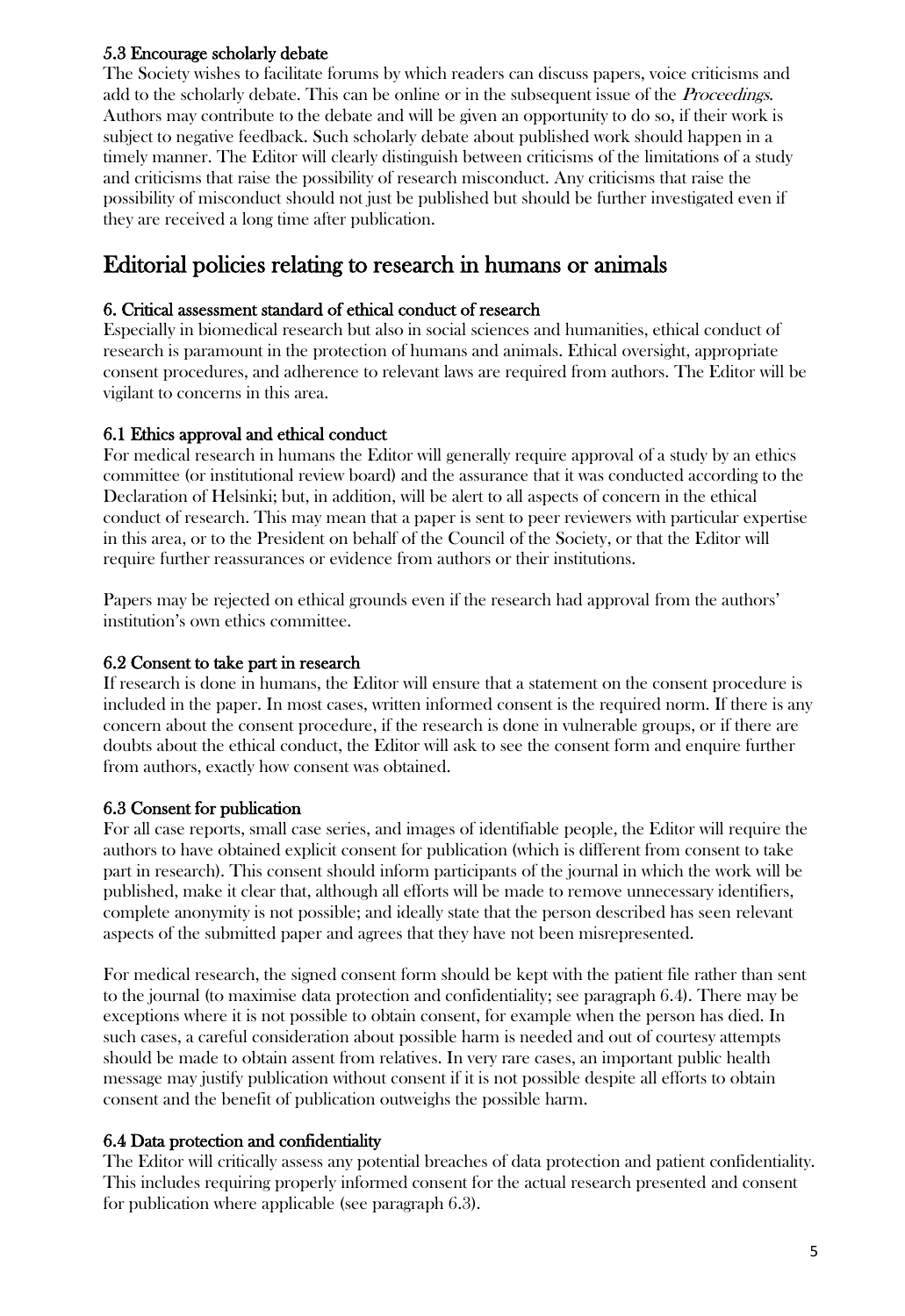## 6.5 Adherence to relevant laws and best practice guidelines

The Editor will require authors to adhere to relevant national and international laws and best practice guidelines where applicable, for example when undertaking animal research. The Editor will encourage registration of clinical trials.

# Editorial Processes

#### 7. Ensuring a fair and appropriate peer review process

The Editor will explain peer review processes in the information for authors and will also indicate in the journal which contributions are peer reviewed.

## 7.1 Decision whether to review

The Editor may reject a paper without peer review when it is deemed unsuitable for the journal's readers or is of poor quality. This decision will be made in a fair and unbiased way. The criteria used to make this decision should be made explicit. The decision not to send a paper for peer review should be based on the academic content of the paper or an inadequate standard of English expression, and should not be influenced by the nature of the authors or the host institution.

## 7.2 Interaction with peer reviewers

The Editor will use appropriate peer reviewers for papers that are considered for publication by selecting people with sufficient expertise and by avoiding those with conflicts of interest. The Editor will ensure that reviews are received in a timely manner.

Peer reviewers will be told what is expected of them and should be informed about any changes in editorial policies. In particular, peer reviewers should be asked to assess research and publication ethics issues (that is, whether they think the research was done and reported ethically, or if they have any suspicions of plagiarism, fabrication, falsification, or redundant publication). The Editor will request a formal conflict of interest declaration from reviewers and should ask reviewers to inform them about any such conflict of interest at the earliest opportunity so that they can make a decision on whether an unbiased review is possible. Certain conflicts of interest may disqualify a reviewer. The Editor will stress confidentiality of the material to reviewers and should require reviewers to inform them when they ask a colleague for help with a review or if they mentor a more junior colleague in conducting peer review. The Editor will monitor the quality and timeliness of peer review and to provide feedback to reviewers.

# 7.3 Reviewer misconduct

The Editor will take reviewer misconduct seriously and pursue any allegation of breach of confidentiality, non-declaration of conflicts of interest (financial or non-financial), inappropriate use of confidential material, or delay of peer review for competitive advantage. Allegations of serious reviewer misconduct, such as plagiarism, will be taken to the institutional level.

#### 7.4 Interaction with authors

The Editor will make it clear to authors the role of the peer reviewers. For a particular paper the Editor may regard a reviewer as decision-maker or may regard a reviewer as advisor and may not necessarily follow a reviewer's recommendations on acceptance or rejection. Correspondence from the Editor is usually with the corresponding author, who should undertake to involve co-authors at all stages. The Editor may communicate with all authors at first submission and at final acceptance stage to ensure that all authors are aware of the submission and have approved the publication, but in all cases will ensure that the corresponding author knows whether that is their responsibility. Normally, the Editor will pass on all peer reviewers' comments in their entirety. However, in exceptional cases, it may be necessary to exclude parts of a review, if it, for example, contains libellous or offensive remarks. It is important, however, that such editorial discretion is not inappropriately used to suppress inconvenient comments.

There should always be good reasons, which are clearly communicated to authors, if additional reviewers are sought at a late stage in the process.